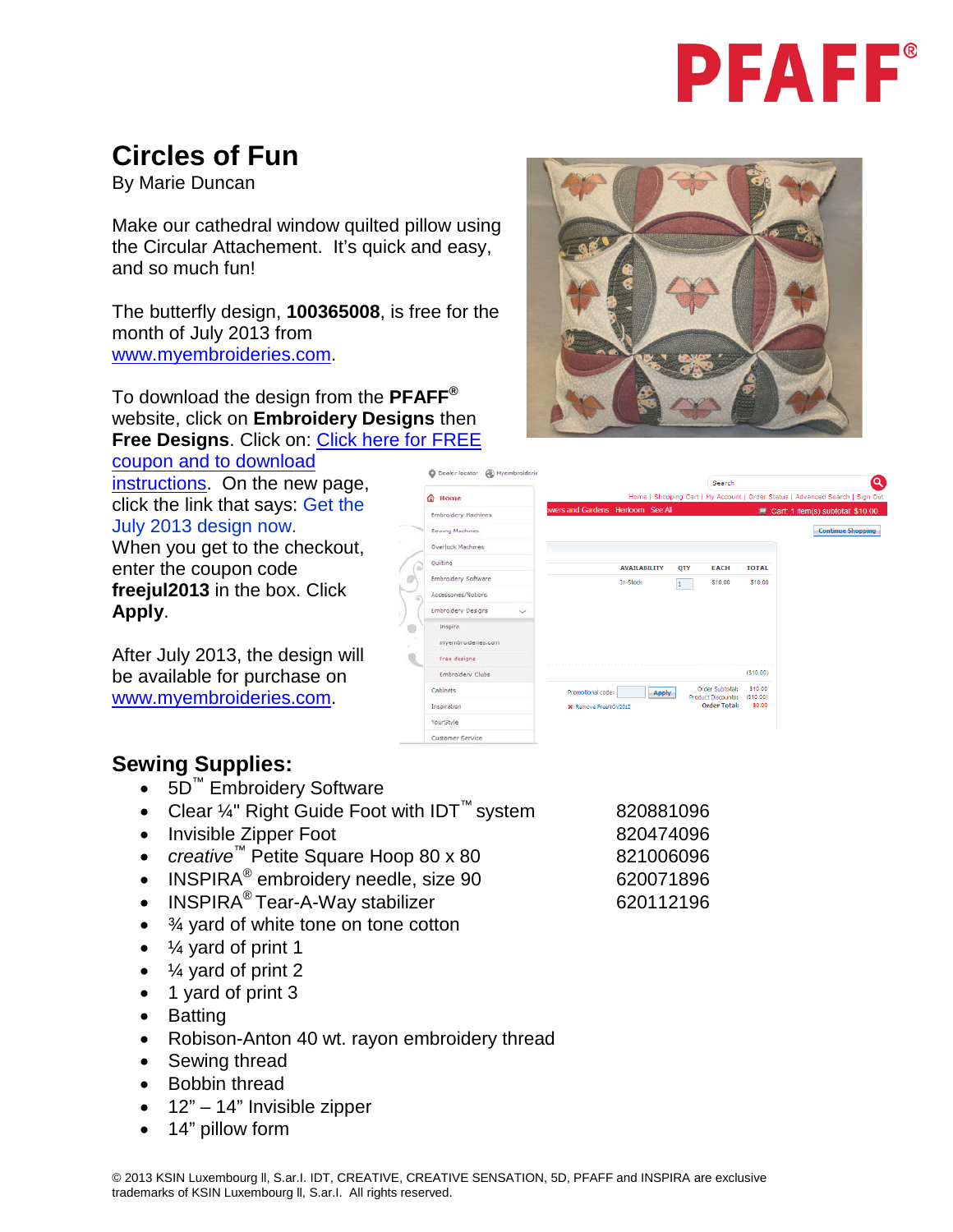- Fabric marker
- Pinking shears or a rotary cutter with a pinking blade
- Rotary cutter, mat and ruler
- Iron and pressing mat

#### **Cut:**

From white tone on tone cotton:

• Nine 9" squares for embroidery

From batting:

• Nine 9" squares

From print 1:

• Three 9" squares

From print 2:

• Three 9" squares

From print 3:

- Three 9" squares
- Two pieces 8½" long x 18" wide for pillow back
- Four strips 2" long x 18" wide for extensions

### **Separate the butterflies:**

- 1. Open **5D™ Embroidery software**.
- 2. Touch **Hoop Selection** .Under Hoop Type, choose Hoop Group **PFAFF®** *creative sensation***™**, Hoop Size **120mm x 120mm** *creative***™ square hoop**. Under Orientation, choose **Horizontal**.
- 3. Bring in design **100365008**.
- 4. Open the **Edit** tab.
- 5. Click on **Polygon Select** .
- 6. Click to create a "box" around the center butterfly as shown.
- 7. Click **Cut 30**. This removes the butterfly and places it on the clipboard.
- 8. **Make Block from Visible Area** .
- 9. Touch **Delete 1**

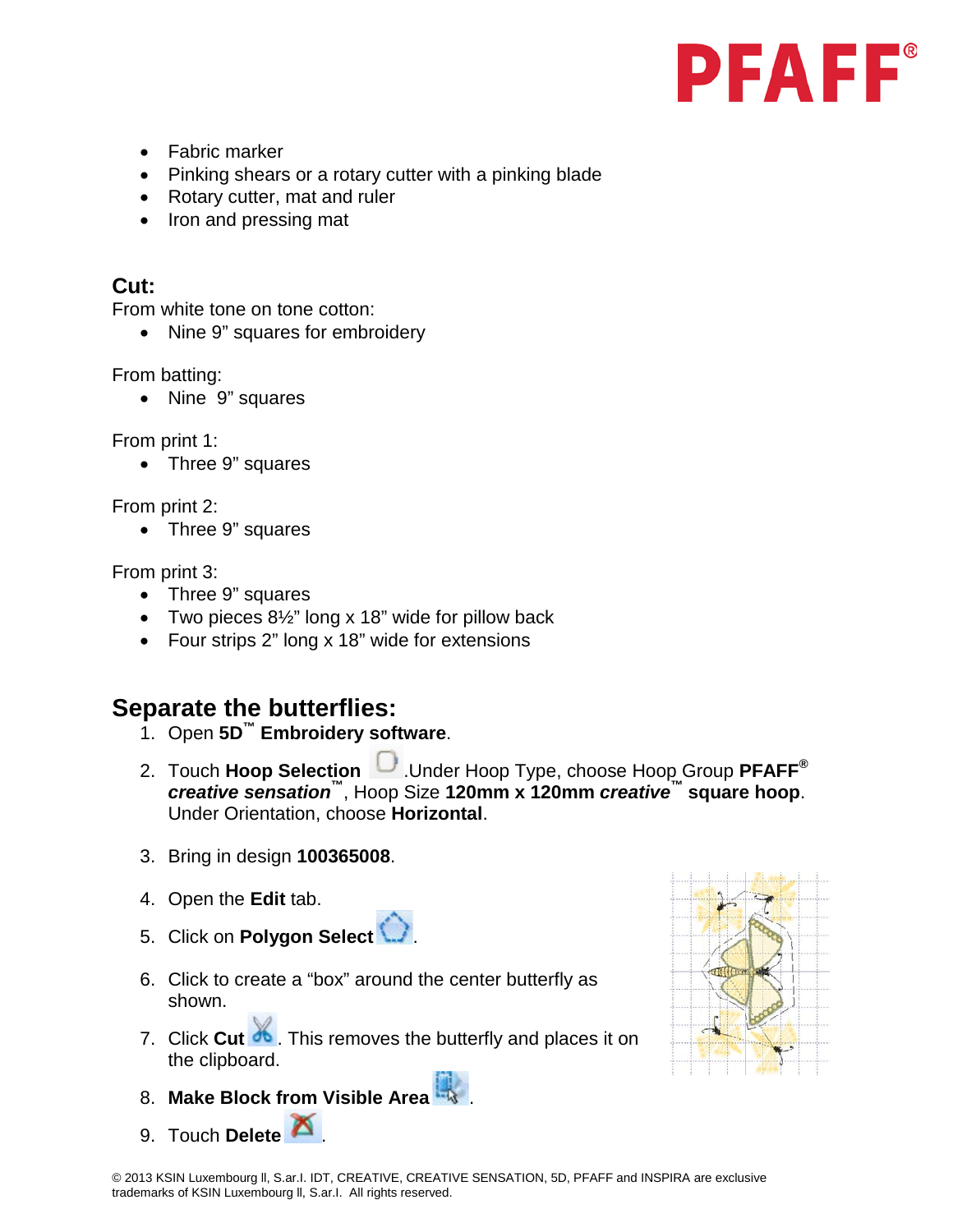10.Click **Paste** . 11.Open the **Design** tab. 12. Click **Center in Hoop** 13.Touch **Save As** and save the design as **single butterfly.vp3**. 14. Click **Copy** 15.Quick Link to **Stitch Editor Plus** . 16. Click **Paste** 17.Open the **Modify** tab. 18. Click Automatically Add Trim Commands<sup>36</sup> 19.Touch **Save As** .

#### **Embroider:**

- 1. Insert a size 90 embroidery needle.
- 2. Thread with Robison-Anton 40 wt. rayon embroidery thread top and bobbin thread in the bobbin.
- 3. Fold one 9" square of white tone on tone cotton in fourths and mark the center.
- 4. Hoop the marked fabric with Tear-A-Way stabilizer.
- 5. Embroider the single butterfly design.
- 6. Repeat eight times for a total of nine.

#### **Sew:**

- 1. Thread with sewing thread top and bobbin.
- 2. Snap on your Clear ¼" Right Guide Foot with IDT™ system.
- 3. Select stitch **1.1.1** .
- 4. Set up your Circular Attachment. To snap the plate in place, insert the right prong into the needle plate and hold it in place with your thumb. Bend the attachment up slightly until the left prong slips into place. Make sure both prongs are firmly snapped in place.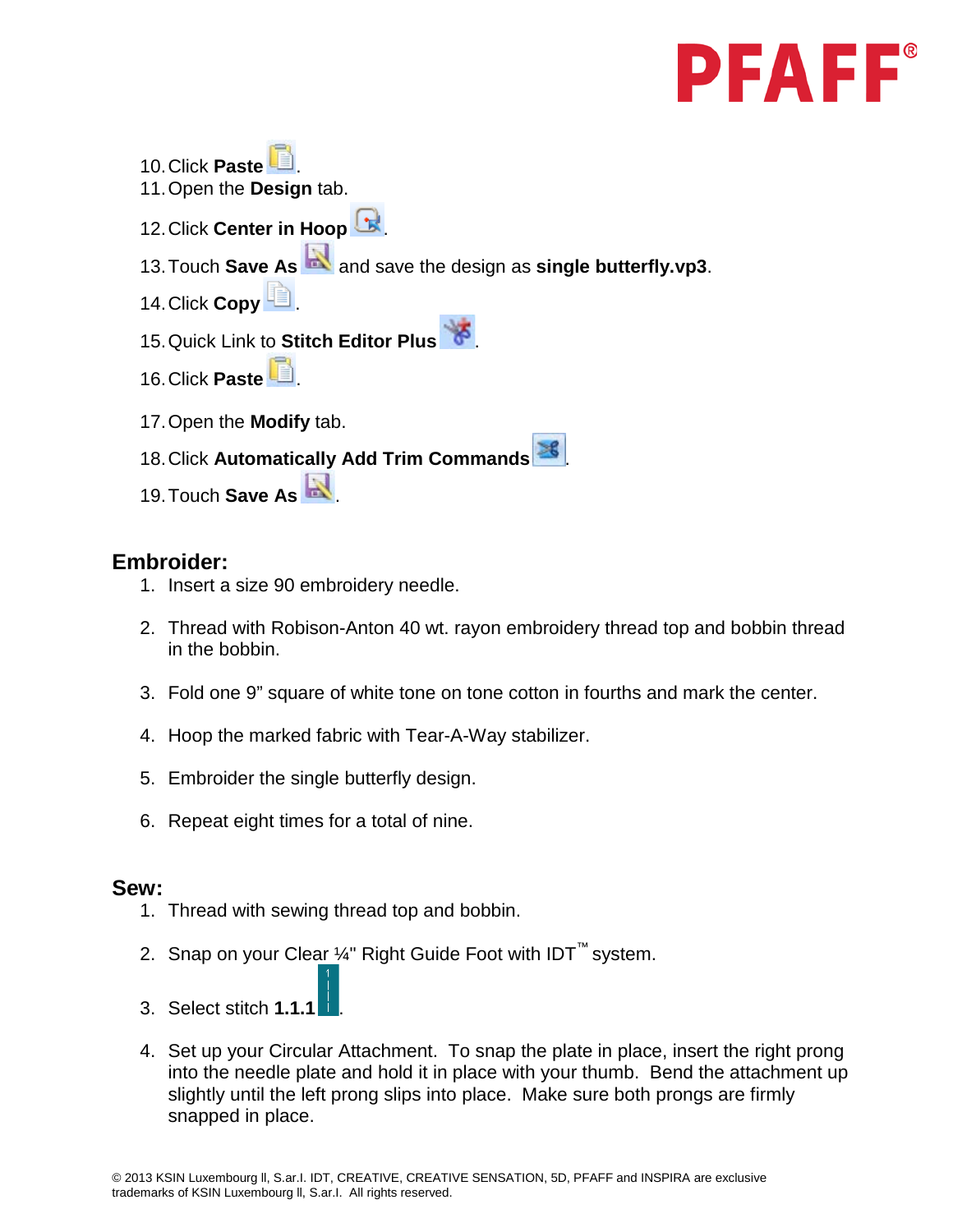- 5. Slide the Size Guide to **20cm**.
- 6. Mark the center of each 9" batting square.
- 7. Place lining squares right sides together with the embroidered squares. Arrange on flat surface with wrong side of embroidery facing up. Layer a batting square on top of each pair with the marking facing up.
- 8. Push the pivot pin through the batting, into the center of the butterfly, and through the backing.
- 9. Insert the pivot pin into the hole on the Circular Attachment. Layering in this manner ensures that when you trim the circles for turning later you will cut through the backing fabric only, not through the batting. If you cut through the batting and the backing and it leaves a shadow that shows through from the right side.
- 10.Stitch the circle.
- 11.Repeat with the other eight squares.
- 12.Cut a 1½" opening in the center of the backing fabric.
- 13.Trim the excess fabric and batting from the outside of the stitching line using pinking shears or a rotary cutter with a pinking blade.
- 14.Turn the circle right side out and press.
- 15.Topstitch around each circle aligning the flange of the foot with the edge of the circle.
- 16.Cut a 5½" square from Tear-A-Way stabililzer.
- 17.Place the square on the embroiderey centering the embroidery in the square. Be sure the butterfly is right side up and centered properly. Using a water or air soluble marking pen, mark the corners where they meet the edge of the circle on both the front and backing fabric. Then trace the square onto the front of the fabric.
- 18.Arrange the circles so that one of each of the three backing fabrics is in a line across. As you look at the diagram, follow the words, "fabric 1", "fabric 2" etc. For the second row, move the first one to the center position, etc. as shown.

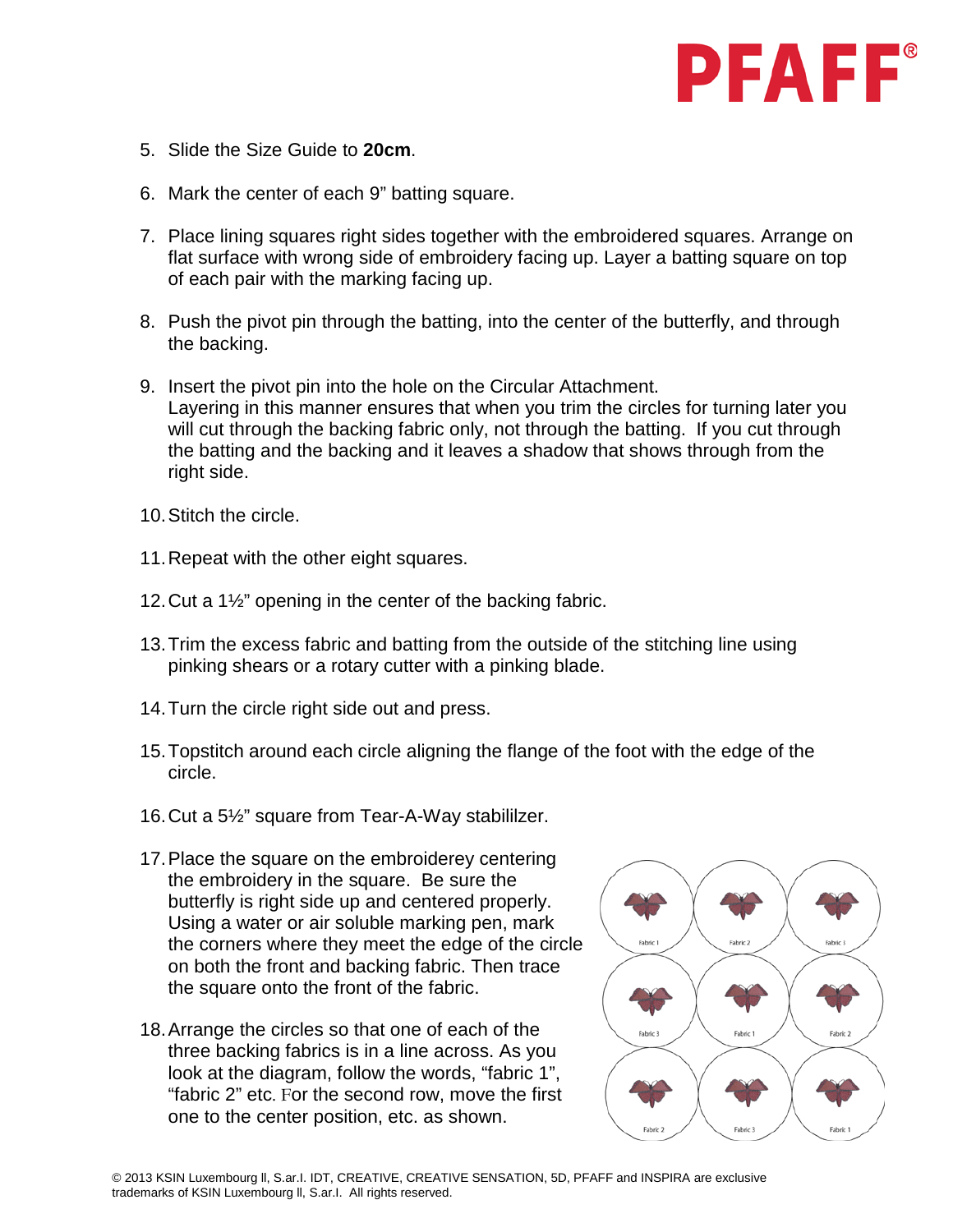- 19.Place the first two circles wrong sides together.
- 20.Stitch the seam along the marked line.
- 21.Press the seams open so that the curved edges point towards the embroidery.
- 22.Select stitch **1.1.2** . Increase the stitch length to **4.5**.
- 23.Stitch over the previous topstitching on the curved edges to secure the scalloped edge to the base fabric.
- 24.Continue making the second and third rows in the same manner.
- 25.Connect the rows to form a pillow top in the same manner.
- 26.We now need to add the extension strips to give us a seam allowance to sew the front of the pillow to the back of the pillow. Place one of the 2" x 18" extension strips with the right side of the strip to the wrong side of the pillow top. Align the edge of the strip with the edge of the circles. It should extend approximately an inch or so on each end, beyond the pillow top.
- 27.Stitch from the right side of the pillow top on the lines you marked using the square template, starting and stopping at the edge of the pillow top.
- 28.Repeat for the other three sides keeping the prior strips out of the stitching for the current strip.
- 29.Fold the strips wrong sides together and press towards the outside of the pillow front.
- 30.Fold the curves of the outer circles in to form the remainder of the cathedral windows and press.
- 31.Select stitch **1.1.2** . Increase the stitch length to **4.5**.
- 32.Stitch the curved edges in place.
- 33.Select stitch **1.1.1** .
- 34.Snap on your Invisible Zipper Foot.



Right side of pillow front



Wrong side of pillow front